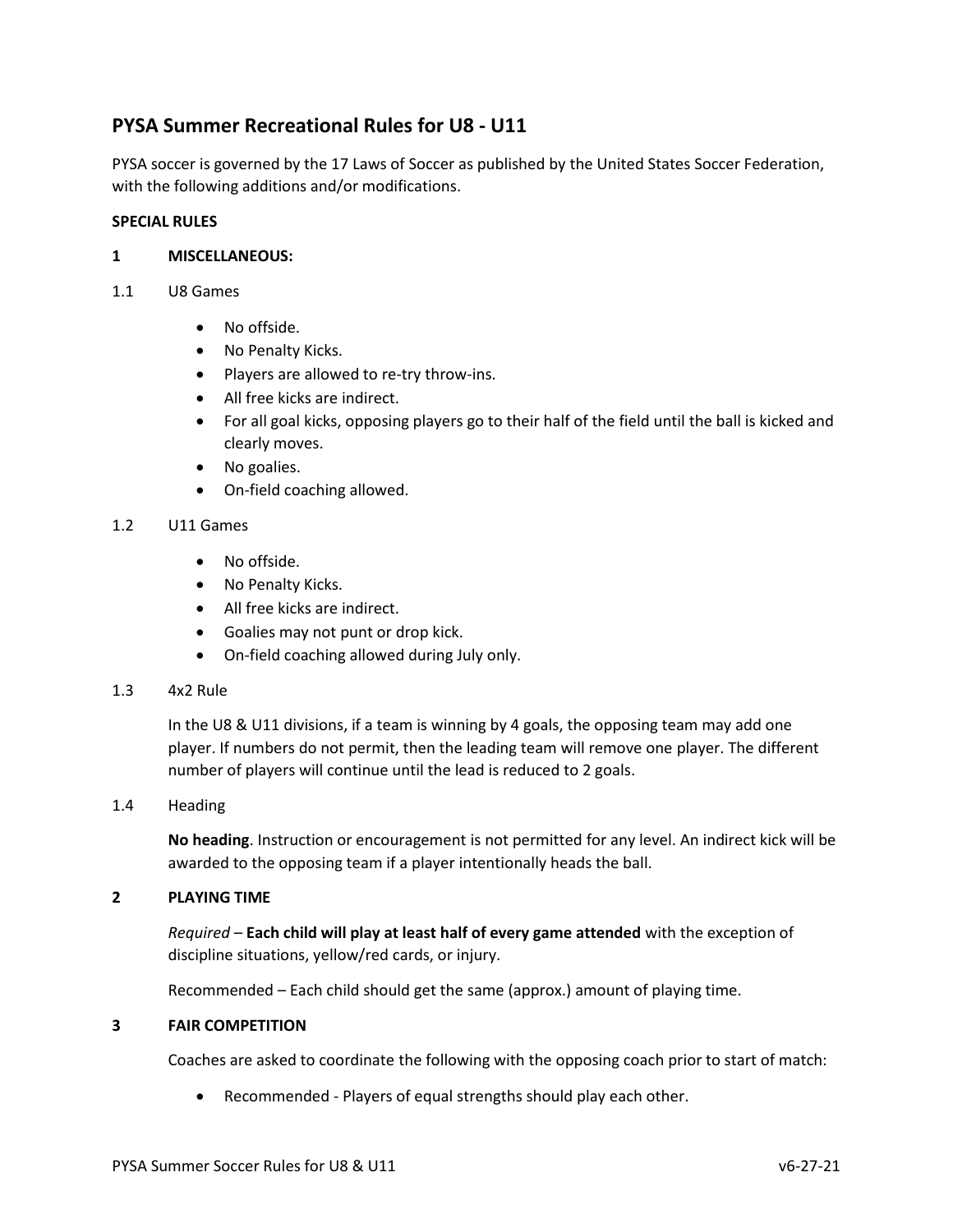- Recommended Let least prolific lineup play during the fourth period of some games.
- Recommended Teams short on players may use players from opposing team so that game is not forfeited/canceled.

### **4 INJURIES**

When the referee has deemed a player has been injured, play shall be stopped **as soon as possible**. Substitution is required for the injured player (including goalkeeper in U11). Play will be restarted with a drop ball.

## **5 RESTRICTED AREAS**

END LINES - The area behind the end lines shall be kept clear of spectators, coaches and players at all times.

TOUCH LINES (side lines) – Spectators (and all of their equipment) shall remain on the side of the field opposite the coaches and players at all times during the game, and shall be **no closer than 10 feet from the side line**. Coaches and players shall stay on their own end of the midfield line and **no closer than six feet from the side line** (including all of their equipment). The only exception to this is when a coach is actively coaching and is permitted on the field, or a player is waiting to substitute.

## **6 FIELD OF PLAY & BALL SIZE**

The following divisions will play in the following size fields (yards):

- $\bullet$  U8 30 x 45 (yards) (size 3 ball)
- $\bullet$  U11 45 x 70 (yards) (size 4 ball)

# **7 NUMBER OF PLAYERS & FORMAT**

The following divisions will play the following game formats:

| Level | Roster               | Format Minimum |
|-------|----------------------|----------------|
| U8    | up to $10 \, 4$ -v-4 | -3             |
| U11   | up to $14$ 7-v-7     | - 5.           |

Games should not be forfeited when possible. Teams are encouraged to share players when one team does not have the minimum number, or to allow more playing time for the most players.

Recommend minimum of 2 substitutes.

**Only players rostered to a team by PYSA may play on that team** except when borrowing players from the opposing team.

### **8 SUBSTITUTIONS**

Substitutions are allowed at any goal kick, corner kick, kick off, or throw in, and are unlimited.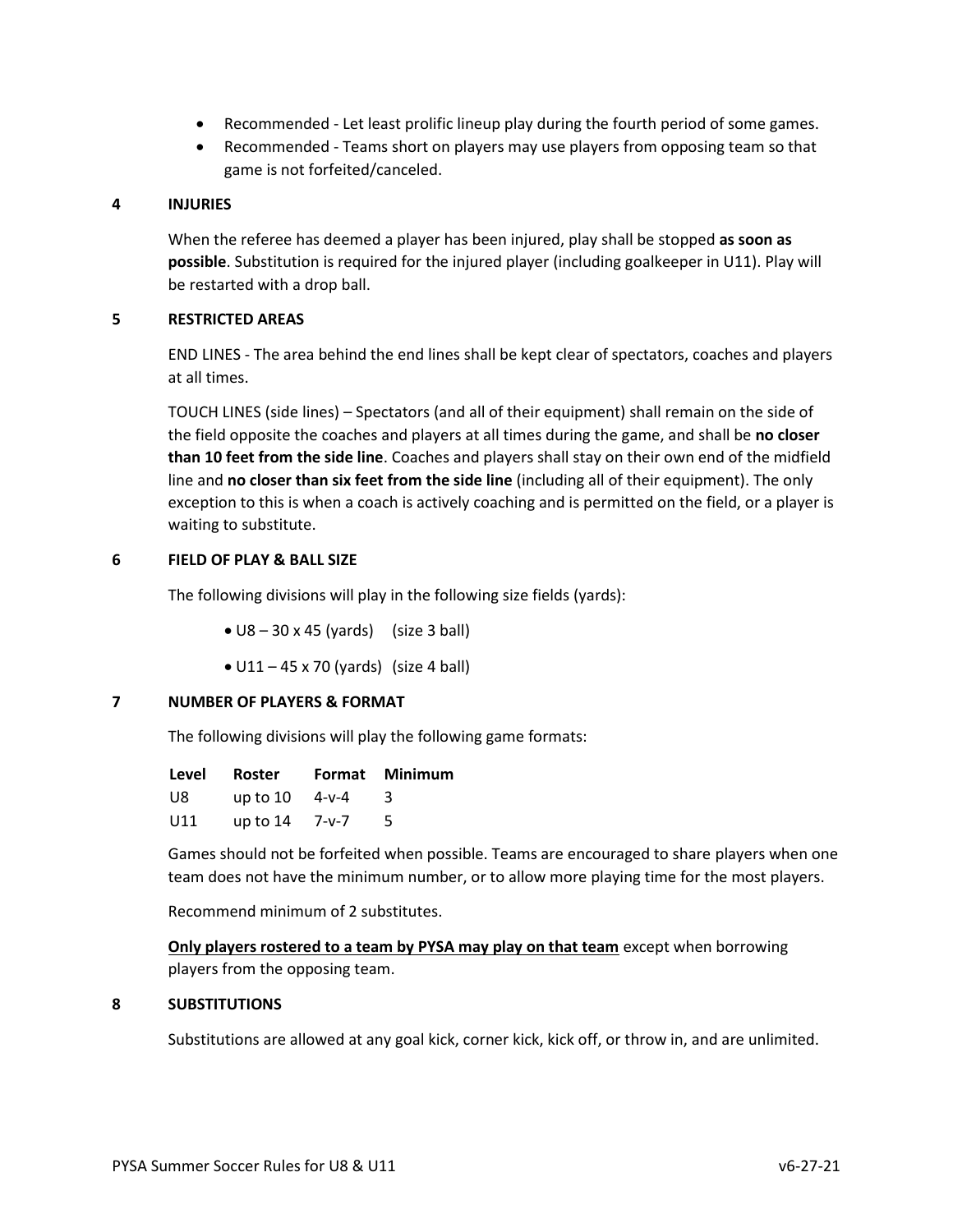### **9 PLAYER EQUIPMENT**

- Sneakers or soft rubber cleats are the only allowable footwear.
- Players wearing items, which the referee considers dangerous to other players, must remove the items prior to play. Absolutely no jewelry, bracelets, watches or similar shall be worn. If play has already started, the referee will stop play, have items removed, or order the offending player from the field.
- **Shin‐guards are mandatory**; no player shall be allowed to play without them.
- Mouth‐guards are optional

### **10 THE REFEREE**

The Referee shall be in charge of the game from the time he/she enters the field area until they leave the field area. **No disagreement with a referee's decisions will be tolerated, on or off the field, by players, coaches, parents or other spectators.** Each team coach is responsible for the conduct of the team's players, assistant coaches, parents and team supporters. Persistent dissent to referees is subject to ejection from the game, suspension from future games, as well as expulsion from the PYSA Summer Recreational program.

### **11 DURATION OF PLAY**

Each division shall play four periods of the duration shown with no stoppage time:

- U8 4 x 10-minute periods (running time)
- U11 4 x 10-minute periods (running time)

There will be two-minute breaks at the end of the 1<sup>st</sup> and 3<sup>rd</sup> quarters, with a five-minute break at halftime. The Referee shall be in charge of time‐keeping.

### **12 LAWS OF THE GAME**

The following rules will be as per the laws of the game (except as noted):

**START OF PLAY** - As per laws of the game.

**BALL IN AND OUT OF PLAY** - As per laws of the game.

**SCORING** - As per laws of the game.

**OFFSIDE** - No offsides for U8 or U11.

**FREE KICKS** - As per laws of the game, except all U8 and U11 free kicks are indirect.

**PENALTY KICKS** - There are no penalty kicks for U8 or U11.

**THROW-IN** - As per laws of the game, except U8 players are allowed to re-try throw-ins.

**GOAL KICK** - As per laws of the game, except U8 defending players must retreat to their half of the field and remain on their half of the field until the ball is kicked and clearly moves.

**CORNER KICK** - As per laws of the game.

**FOULS AND MISCONDUCT** - As per laws of the game with the following changes: